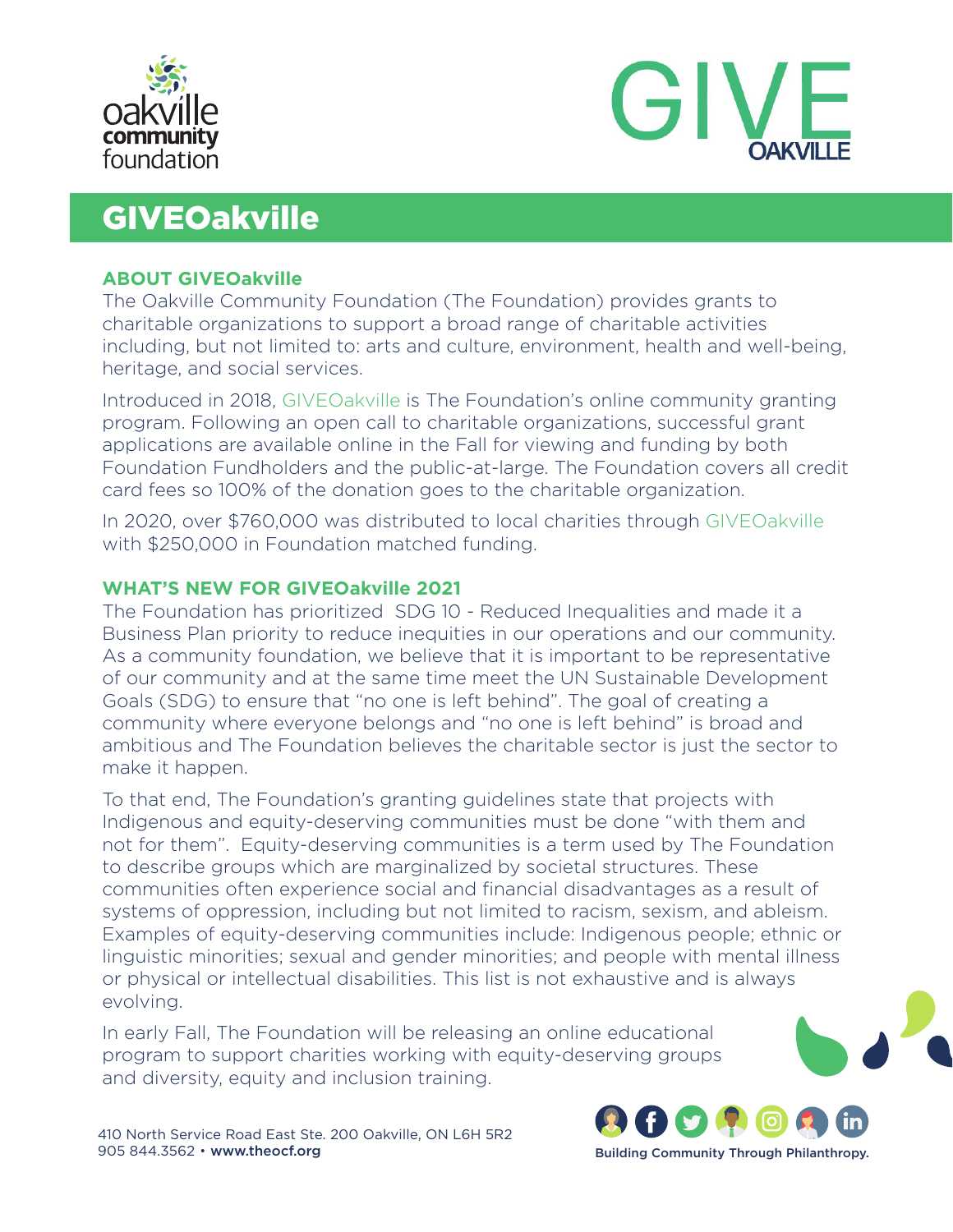



# **WHAT YOU NEED TO KNOW**

- Only applications from Halton based registered charities who directly support and serve Oakville or its residents will be accepted.
- Charities have a choice to make a project-specific application or apply for operational support toward their mission.
- You will be asked to adhere to any diversity, equity and inclusion initiatives identified by The Foundation

# Eligibility Criteria:

- Applicants must be qualified donees as defined under the Income Tax Act and registered and in good standing with Canada Revenue Agency.
- Applicants must be Halton based charitable organizations who directly support and serve Oakville or its residents.
- Applicants must confirm adherence to the Human Rights Code (accessible through the application portal).
- Applications must adhere to any diversity, equity and inclusion initiatives identified by The Foundation.
- Applications with Indigenous or Equity-Deserving Community content, focus or impact must adhere to the granting policy directions set out below.
- Applications may be project-specific or for operational support in achieving the mission of the charitable organization.

# What is NOT Eligible:

- Grantmaking organizations and private foundations.
- Charitable organizations outside of Halton even if the activities provided direct support and serve Oakville or its residents.
- Annual fundraising campaigns.
- Research papers or grant applications to other organizations.
- Endowment fund building.
- For sectarian, religious\* or political purposes. (\*faith-based organizations seeking to extend the use of their premises for community-based outreach projects may apply for funds on their behalf – funds will not be granted for programs or equipment for purposes deemed to be the responsibility of the congregation)



Building Community Through Philanthropy.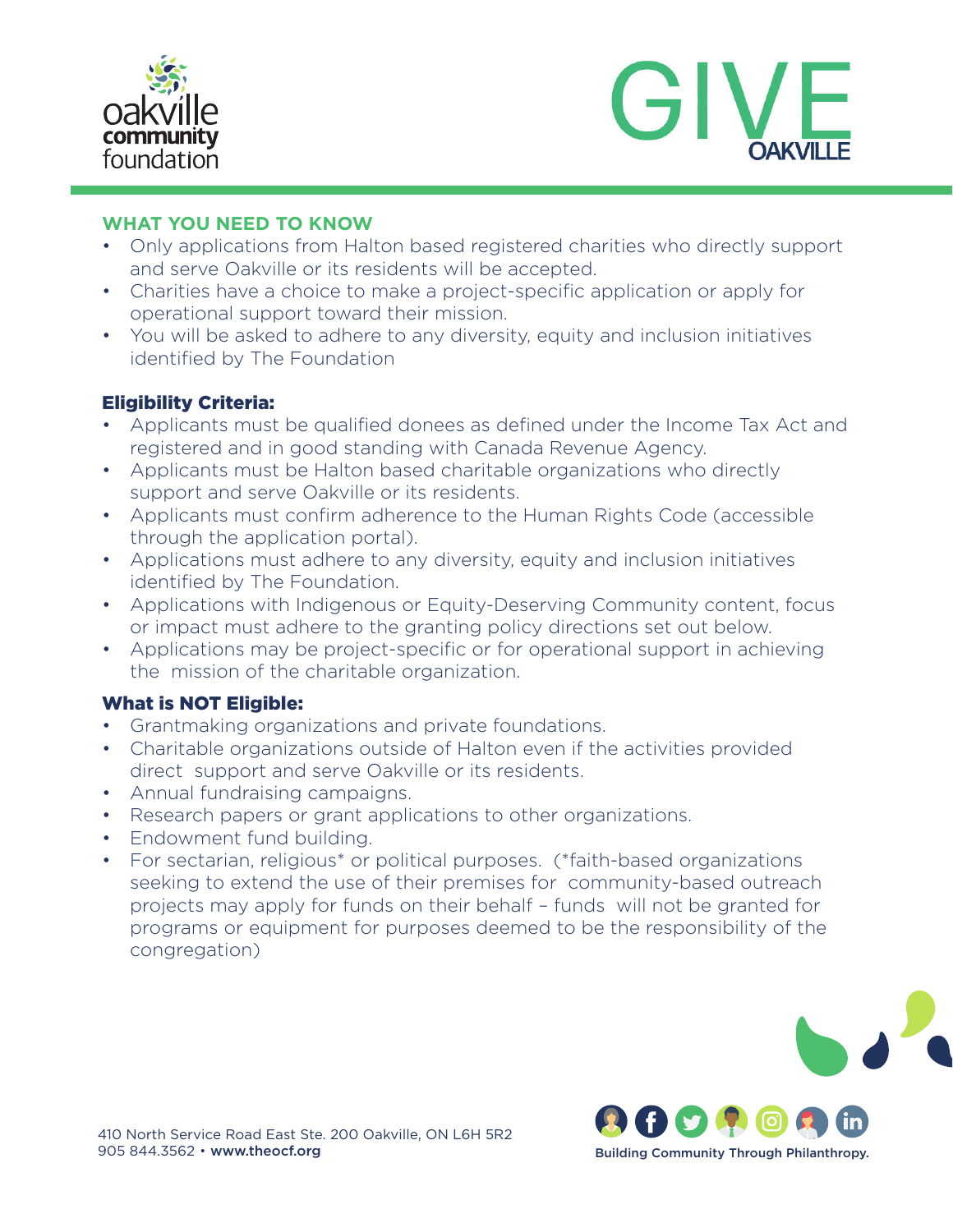



# **PROJECTS WITH INDIGENOUS OR EQUITY- DESERVING COMMUNITY CONTENT, FOCUS OR IMPACT**

Projects with Indigenous and equity-deserving communities must be done "with them and not for them". In recognition of self-determination for Indigenous and Equity-deserving communities and in the spirit of Reconciliation, applications must be Indigenous or Equity-Deserving Community guided if they have one or more of the following:

- Indigenous or equity-deserving community focus
- Indigenous or equity-deserving community content (including education of the broader community)
- Impacts or benefits Indigenous or equity-deserving communities
- Addresses Indigenous or equity-deserving community causes

Applications without direct Indigenous or equity-deserving community guidance and support will not meet The Foundation's commitment to SDG #10 - Reduced Inequalities. Indigenous and equity-deserving community guidance must be demonstrated in the development of the application. An applicant cannot suggest that they will seek Indigenous guidance or equity-deserving community guidance after the project approval.

# A project or program must be guided by the Indigenous or equity-deserving community and should include one or more of the following:

- Developed in conjunction with an Indigenous or equity-deserving community with formal protocols;
- For Indigenous community programming led by knowledge keepers, to ensure culturally relevant programming informed by those with lived experience/or;
- Formally approved and sanctioned by the Indigenous or equity-deserving community it is to benefit.

One of these three conditions must be met to ensure that the project/program benefits are culturally appropriate, acceptable, support self-determination and achieve long term success.

Grant applications which have Indigenous or equity-deserving community content, focus or impact will be reviewed by members of that community with lived-experience for guidance, cultural relevance and acceptability.



Building Community Through Philanthropy.

410 North Service Road East Ste. 200 Oakville, ON L6H 5R2 905 844.3562 • www.theocf.org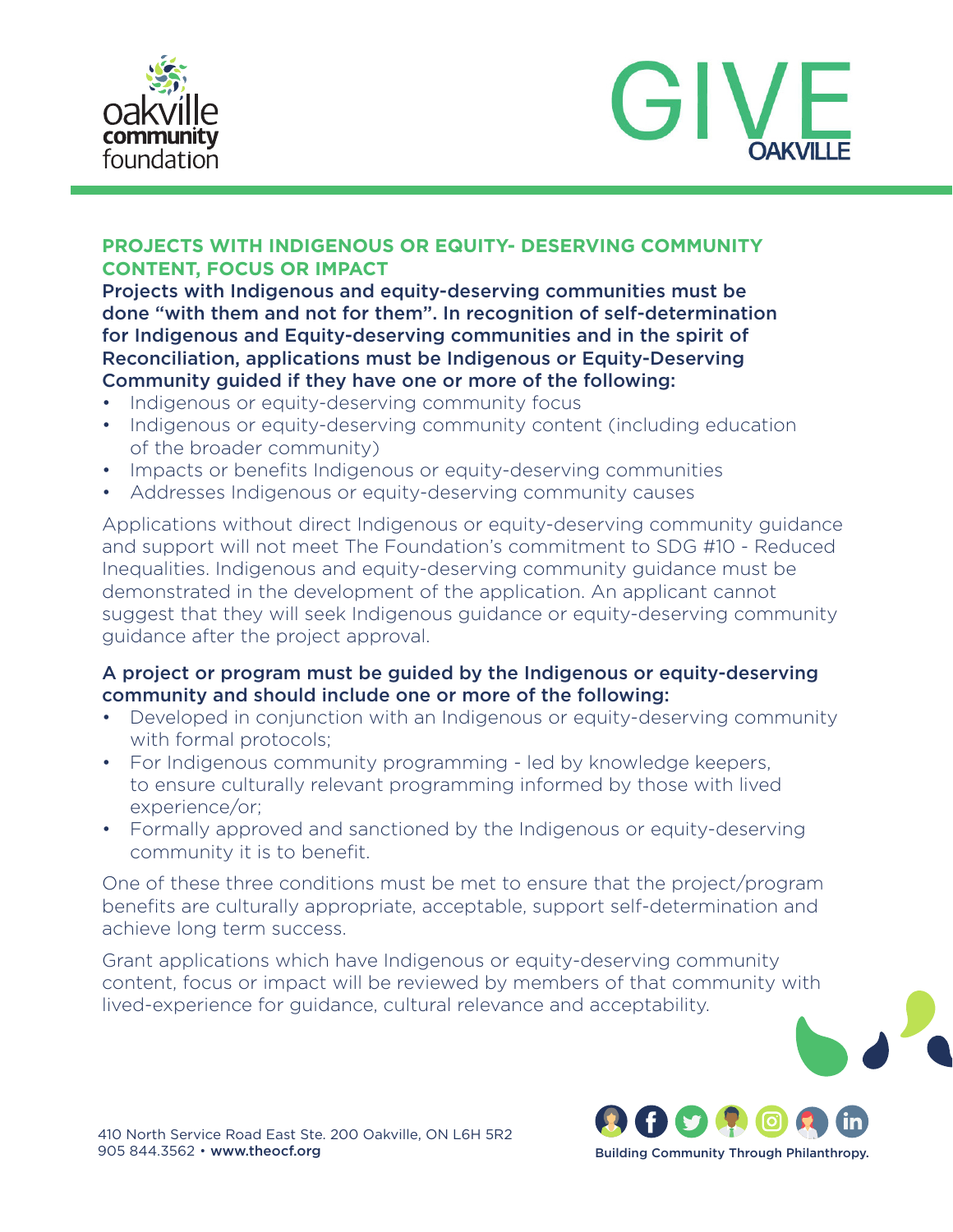



# **GRANT REQUEST AND BUDGET**

#### Grant Request

The Foundation will accept eligible grant requests up to a maximum of \$25,000. There is no minimum requirement. Requests, where all of the funding will be used for operational costs, will be accepted.

# Budget

A budget is required for either a project focused application or if seeking support for operational costs.

# Grant Period

Projects must begin no earlier than January 2022 and be completed by December 2022.

# Timing of Process

| Grant Distribution to Successful Applicants:  By year-end 2021 |  |
|----------------------------------------------------------------|--|

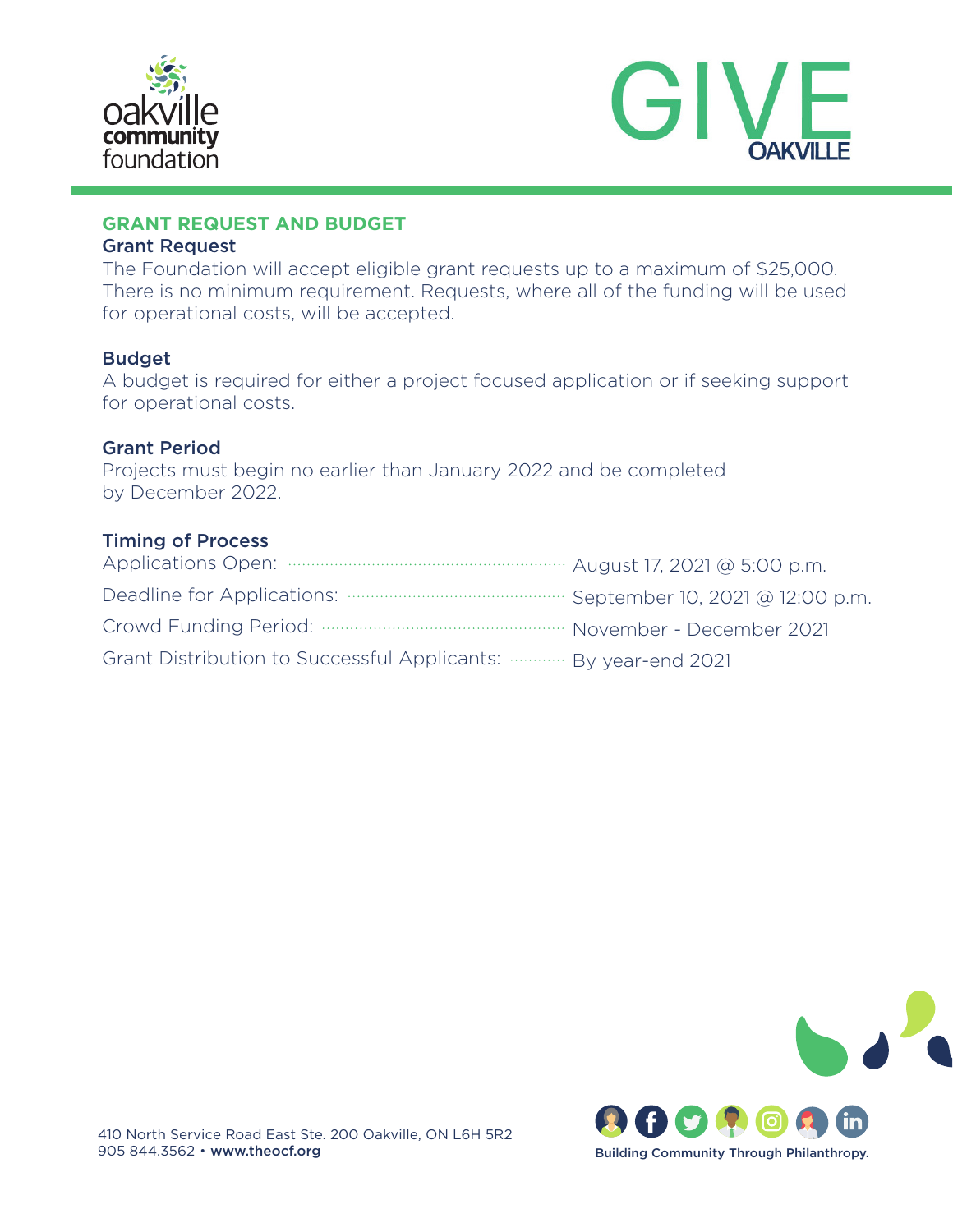



# **ADDITIONAL INFORMATION:**

# My organization is located outside of Oakville, am I still eligible to apply?

Yes, however, your organization must be within Halton Region and you must demonstrate that funding will only be used for activities that directly support and serve Oakville or its residents.

#### Does my application need to be project-specific?

No. Organizations can choose to either submit a project related application or a request for general support of your organization's operating costs.

# My organization previously received funding through other Oakville Community Foundation initiatives, am I still eligible to apply? Yes.

# My organization received funding through other granting programs (e.g. Federal Government programs), am I still eligible to apply?

Yes. The focus of this granting program is to assist with the recovery of our local charitable sector.

#### Can my organization submit more than one grant application to GIVEOakville?

No. Only one application per organization will be permitted. If a charity participates in a collaborative grant it will be considered their one and only eligible application.

#### Do you accept collaborative grant applications?

Yes, collaborative grant applications are welcomed. Non-profit organizations may participate in a collaborative grant, but the lead organization submitting the application must be a CRA approved Halton charity.

#### How do I submit my application?

All applications must be filled out and any required attachments uploaded through the online portal. The link to this portal will be provided on August 17th, 5:00 pm. The application will not be submitted if the required fields are not completed.



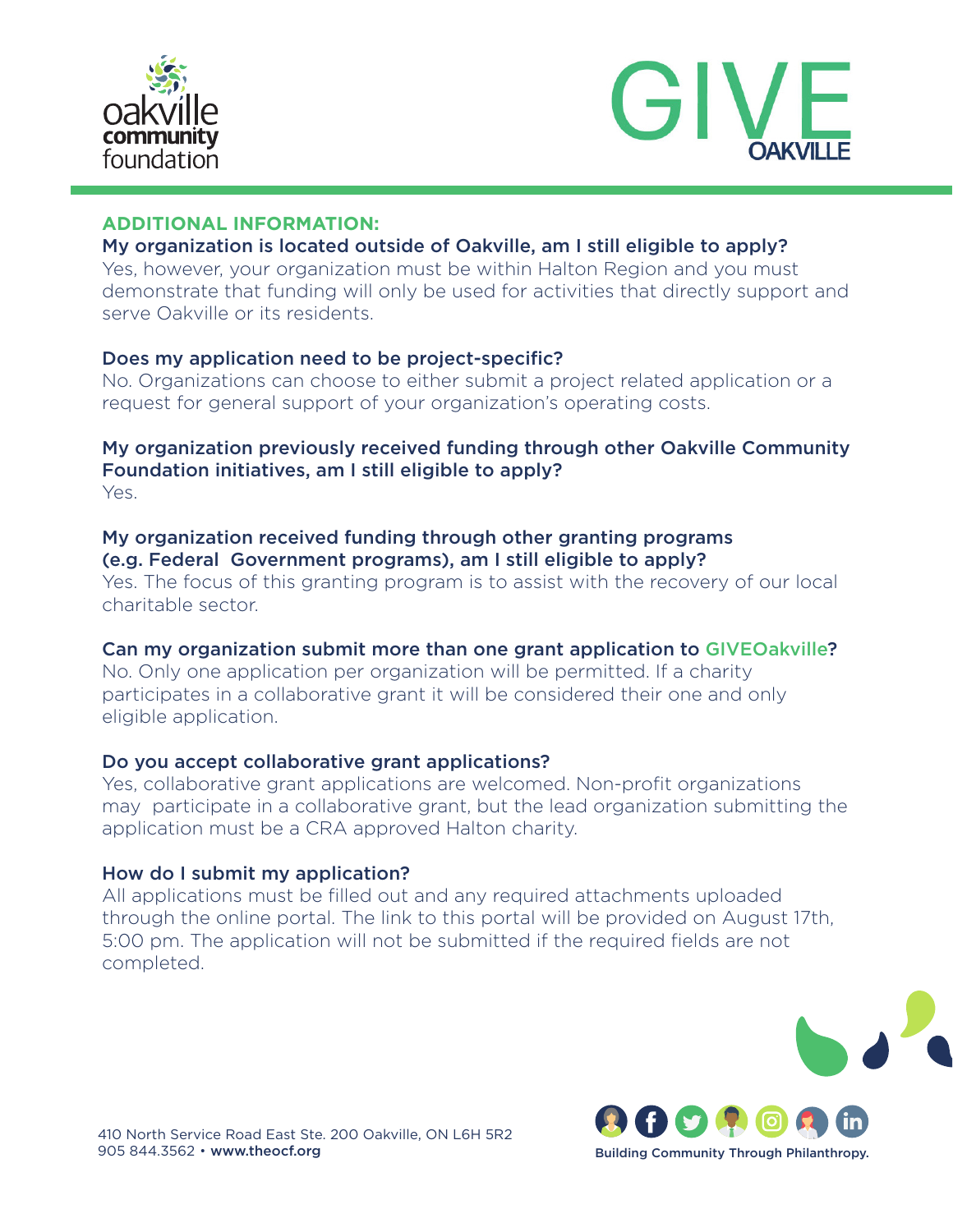



# I am applying for the first time to GIVEOakville, how do I register?

Once in the portal, click on "Create New Account" to complete the registration process and create your login. Be sure to keep this login information for your organization's records as you will need it for the future.

# I applied to GIVEOakville last year, what do I need to do?

Once you have registered your charity, it will remain in the system forever. If you have already registered, but have forgotten your password, you can click "Forgot Your Password" and follow the instructions.

# What else should I know about the portal?

The login will always be an email address so it is best to make it a general organization mailbox address. The password is unique to the organization as well, so The Foundation will not be privy to what you choose.

# I have more questions about the portal, who can I contact?

If you have a question about logging onto the portal or any other technical questions about the online process, contact Michelle Collins, Fundholder and Community Engagement Administrator at [michelle@theocf.org](mailto:michelle%40theocf.org?subject=).

# I am having trouble uploading photos, my organization's logo and/or video through the portal, who can I contact?

Any questions related to photos, logos and or video can be directed to [communications@theocf.org.](mailto:communications%40theocf.org?subject=)

#### What happens once my application is submitted?

Once an application is submitted, The Foundation will undertake its due diligence to ensure that it meets the necessary eligibility requirements.

#### How will I know if my application is eligible for potential funding?

Applicants will receive an "accept" or "reject" letter via email before your grant request is included in the GIVEOakville Guide for viewing and funding.

# What is the GIVEOakville Guide?

The GIVEOakville Guide is a resource The Foundation creates where the successful applicants and their work in the community are showcased in both hard and electronic copy. The electronic version will be accessible via The Foundation's website.